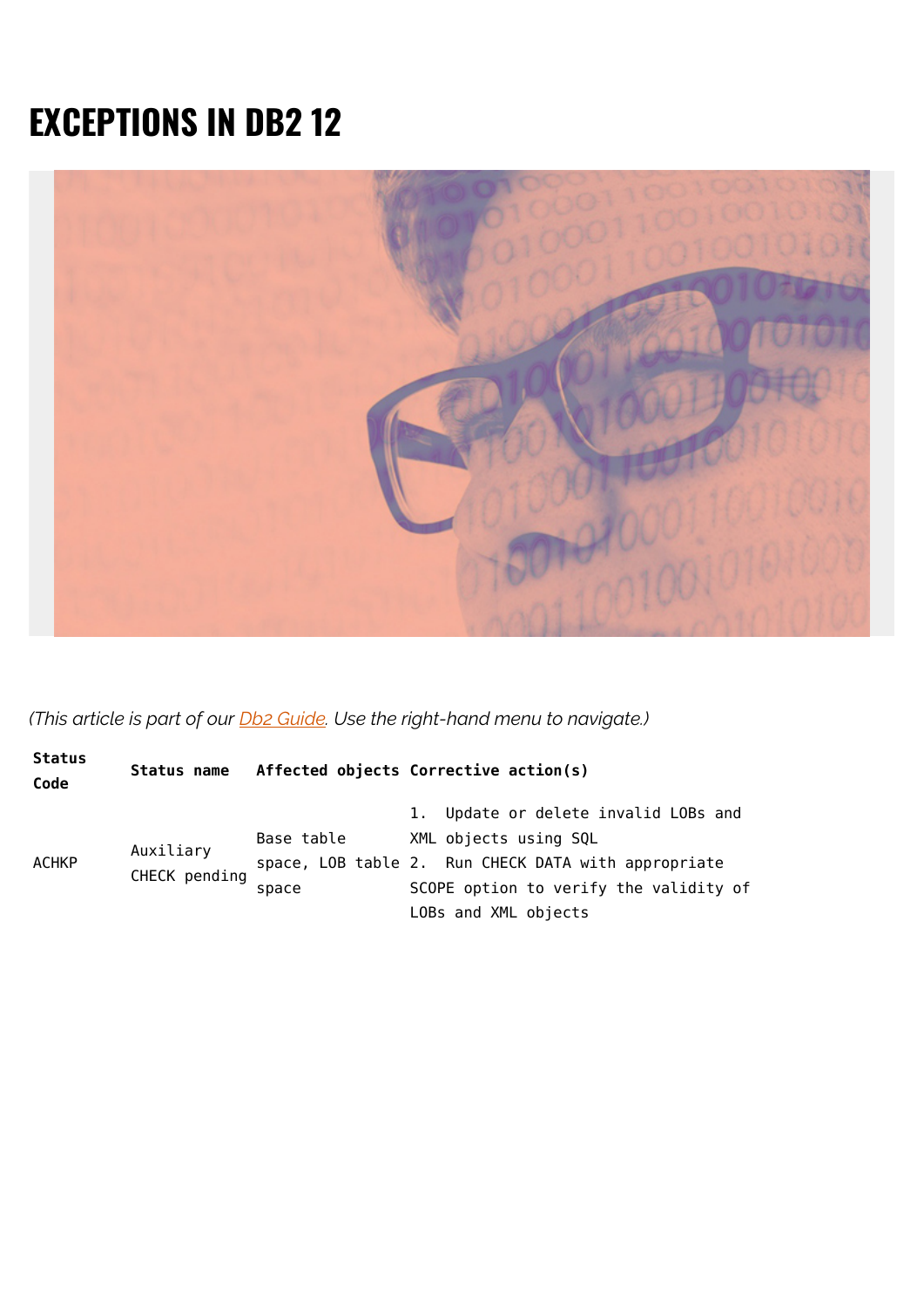| <b>AUXW</b>   | Auxiliary<br>warning                           | Base table space                                                                       | 1. One update or delete invalid LOBs<br>and XML using SQL<br>2. If an orphan LOB or a version<br>mismatch exists between the base table<br>and the auxiliary index, use REPAIR to<br>delete the LOB from the LOB table space<br>3. Check data to verify the validity<br>of LOBs and XML objects                                                    |  |
|---------------|------------------------------------------------|----------------------------------------------------------------------------------------|----------------------------------------------------------------------------------------------------------------------------------------------------------------------------------------------------------------------------------------------------------------------------------------------------------------------------------------------------|--|
|               |                                                | LOB table space                                                                        | Update or delete invalid LOBs and<br>1.<br>XML using SQL<br>If an orphan LOB or a version<br>2.<br>mismatch exists between the base table<br>and the auxiliary index, use REPAIR to<br>delete the LOB from the Lob table space<br>3. Run CHECK LOB to verify the<br>validity of the LOBs and XML objects<br>Check and correct RI constraints using |  |
| <b>CHECKP</b> | <b>CHECK</b><br>Pending                        | Table space,<br>base table space                                                       | CHECK DATA<br>If a tablespace is in both REORG-<br>pending and CHECK pending (or auxiliary<br>CHECK-pending) status, run REORD first<br>and then use CHECK DATA                                                                                                                                                                                    |  |
|               |                                                | Partitioning<br>index, non-<br>partitioning<br>index, index on<br>auxiliary table      | Run CHECK INDEX on the index<br>1.<br>2.<br>If errors, run REBUILD INDEX                                                                                                                                                                                                                                                                           |  |
|               |                                                | LOB table space                                                                        | Run CHECK LOB. If errors:<br>Correct defects found in the LOB<br>1.<br>table space with REPAIR<br>2. Run CHECK LOB again                                                                                                                                                                                                                           |  |
| <b>COPY</b>   | <b>COPY</b><br>pending                         | Table space,<br>table space<br>partition                                               | Take an image copy (best action), use -<br>START DATABASE(db) SPACENAM(ts) ACCESS<br>FORCE, or run REPAIR and reset copy<br>flag                                                                                                                                                                                                                   |  |
| <b>DBETE</b>  | Database<br>Exception<br>table (DBET)<br>error | Table space,<br>partition,<br>index, index<br>partition,<br>logical index<br>partition | Contact IBM support                                                                                                                                                                                                                                                                                                                                |  |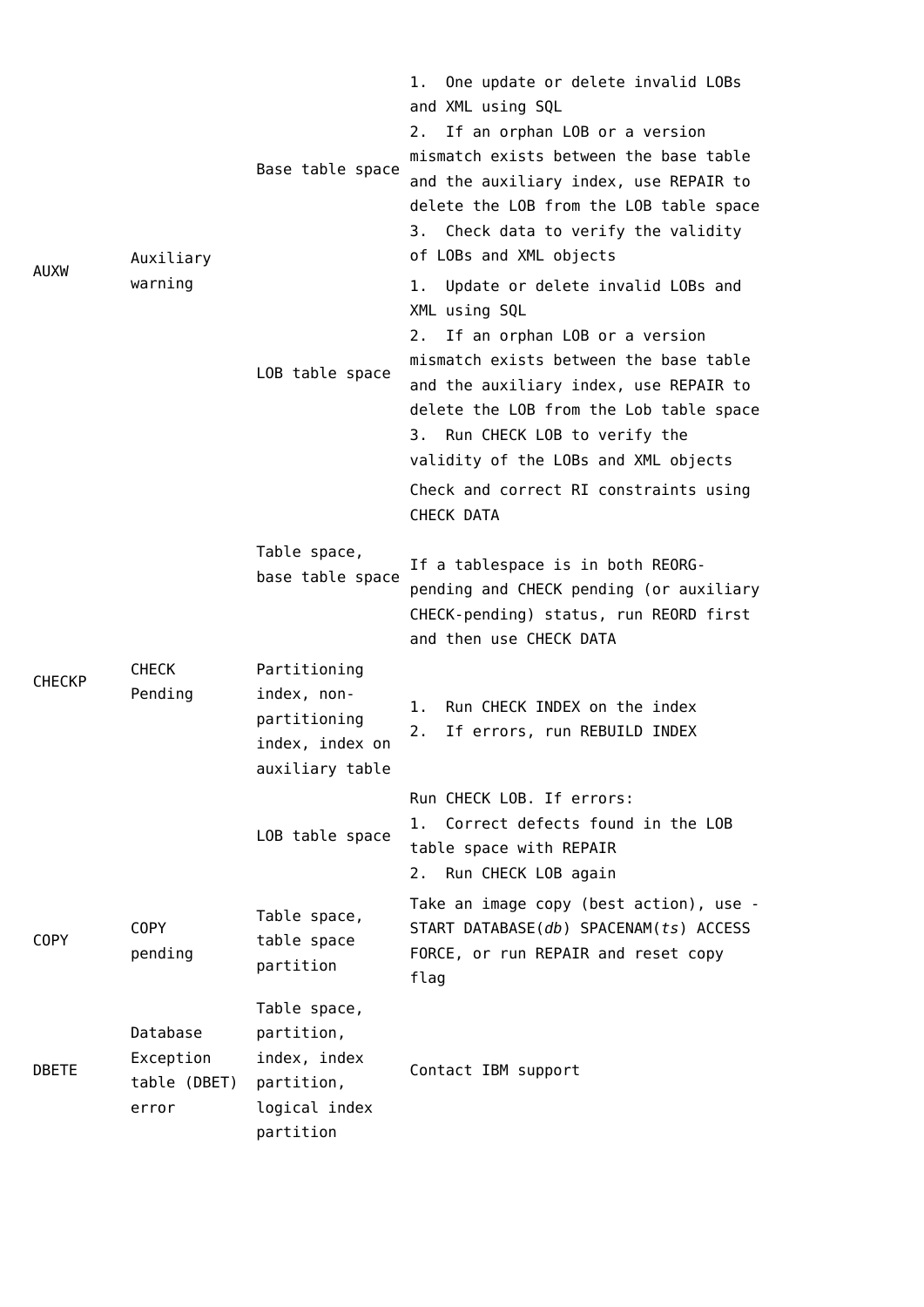|                 | Group buffer                     |                                                                                 |                                           |                                                                                                                                                                                                                                                  |
|-----------------|----------------------------------|---------------------------------------------------------------------------------|-------------------------------------------|--------------------------------------------------------------------------------------------------------------------------------------------------------------------------------------------------------------------------------------------------|
| <b>GRECP</b>    | pool (GBP)<br>recover<br>pending | Table space,<br>index space,                                                    | DATABASE command                          | RECOVER the object, or use the START                                                                                                                                                                                                             |
| <b>ICOPY</b>    | Informational<br>COPY pending    | Partitioned<br>index, non-<br>partitioned<br>index, index on<br>auxiliary table |                                           | Copy the affected index                                                                                                                                                                                                                          |
|                 |                                  | NOT LOGGED table<br>space                                                       |                                           | Copy the affected table space                                                                                                                                                                                                                    |
|                 |                                  |                                                                                 | R/0                                       | START DATABASE ACCESS RA/W or                                                                                                                                                                                                                    |
| LPL             | Logical page<br>list             | Table spaces,<br>index space                                                    | $\bullet$<br>utility                      | Run RECOVER or REBUILD INDEX                                                                                                                                                                                                                     |
|                 |                                  |                                                                                 |                                           | Run LOAD REPLACE<br>DROP the object                                                                                                                                                                                                              |
| PR <sub>0</sub> | Persistent<br>Read Only          | Table space<br>partitions                                                       |                                           |                                                                                                                                                                                                                                                  |
| ARDBP           | Advisory<br>REBUILD<br>pending   | Index                                                                           |                                           | Run REBUILD on affected index                                                                                                                                                                                                                    |
| <b>RBDP</b>     |                                  | Physical or<br>logical index<br>partition                                       | index partition                           | Run REBUILD or RECOVER on the affect                                                                                                                                                                                                             |
| RBDP*           |                                  | Logical<br>partitions of<br>non-partitioned<br>secondary<br>indexes             |                                           | Run REBUILD INDEX PART or RECOVER on<br>the affected logical partitions                                                                                                                                                                          |
|                 |                                  |                                                                                 | REBUILD INDEX                             | Run REBUILD INDEX ALL, RECOVER or                                                                                                                                                                                                                |
|                 | REBUILD<br>pending               |                                                                                 |                                           | Note: The following actions also reset<br>the REBUILD status.                                                                                                                                                                                    |
| <b>PSRBD</b>    |                                  | Non-partitioned<br>secondary index,<br>index on<br>auxiliary table              | or partition<br>inconsistencies)<br>index | LOAD REPLACE with table space<br>REPAIR SET INDEX with<br>NORBDPEND on index part (however this<br>action doesn't correct inconsistencies)<br>Start database ACCESS FORCE<br>(however this action doesn't correct<br>REORG INDEX SORTDATA on the |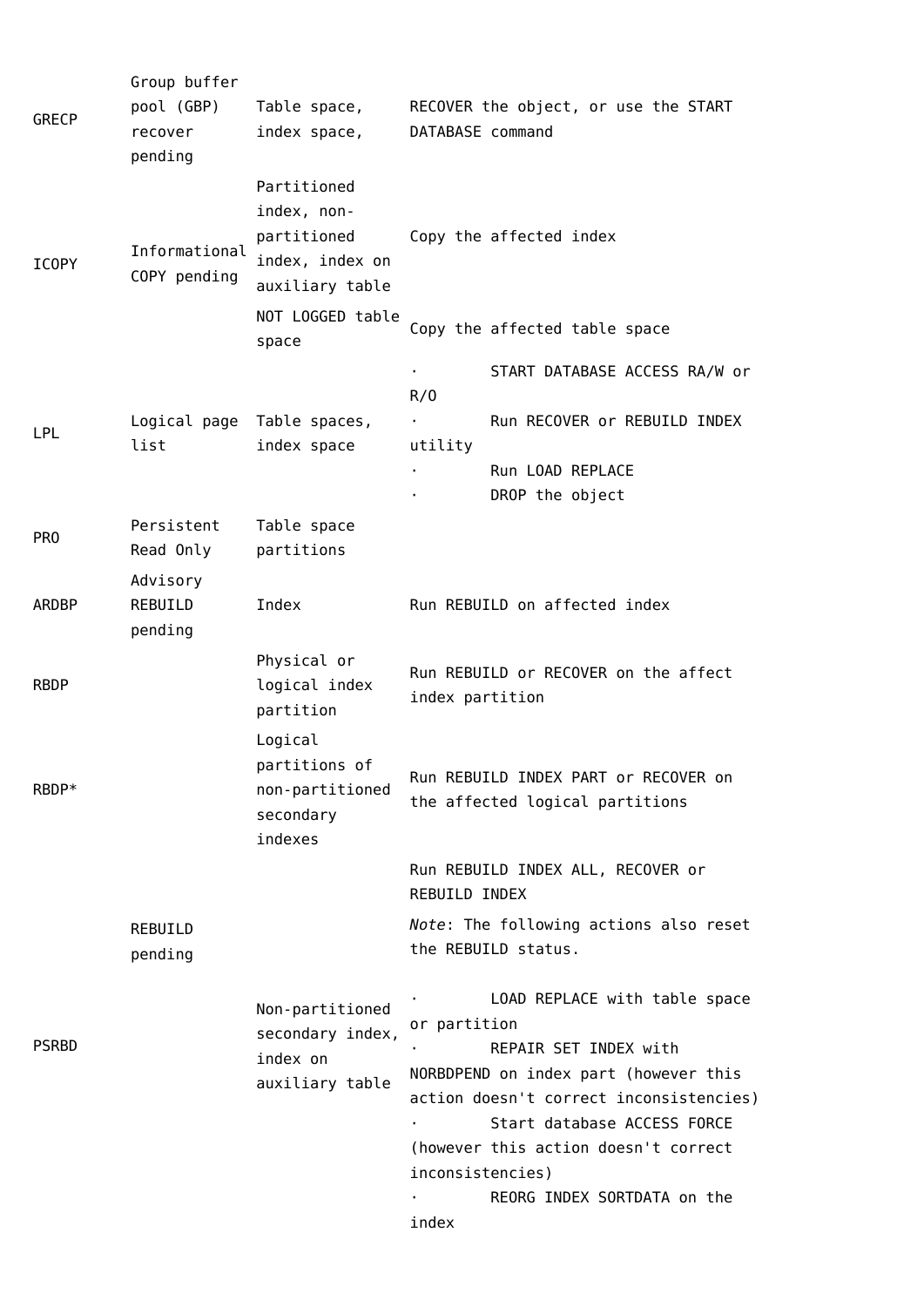| <b>RECP</b>  | <b>RECOVER</b><br>pending | Table space                 | Run the RECOVER utility on the affected<br>object                                                                        |  |
|--------------|---------------------------|-----------------------------|--------------------------------------------------------------------------------------------------------------------------|--|
|              |                           | Table space<br>partition    | Recover the logical partition                                                                                            |  |
|              |                           | Index on<br>auxiliary table | Run REBUILD INDEX, RECOVER INDEX, or<br><b>REORG SORTDATA</b>                                                            |  |
|              |                           |                             | Run one of the following utilities on<br>the affected index space:                                                       |  |
|              |                           | Index space                 | REBUILD INDEX<br>٠<br>RECOVER INDEX<br>REORG INDEX SORTDATA                                                              |  |
|              |                           |                             | The following actions also reset the<br>RECOVER status:                                                                  |  |
|              |                           | Any                         | LOAD REPLACE with table space<br>or partition<br>REPAIR SET TABLESPACE or INDEX                                          |  |
|              |                           |                             | with NORCVRPEND on index part (however<br>this action doesn't correct<br>inconsistencies)<br>Start database ACCESS FORCE |  |
|              |                           |                             | (however this action doesn't correct<br>inconsistencies)                                                                 |  |
| REFP         | Refresh<br>pending        | Table space,<br>index space | Run a LOAD REPLACE. The object will<br>also be in RECP or RBDP status and will<br>need appropriate action taken          |  |
|              |                           |                             | Perform one of the following:<br>LOAD REPLACE an entire table<br>space                                                   |  |
|              |                           | Table space                 | REORG TABLESPACE SHRLEVEL NONE<br>REORD TABLESPACE PART n:m<br>SHRLEVEL NONE                                             |  |
| <b>REORP</b> | <b>REORG</b><br>pending   |                             | REORD TABLESPACE REFERENCE or<br>CHANGE                                                                                  |  |
|              |                           |                             | For rows $\leq$ =32 K;<br>Run REORG TABLESPACE SHRLEVEL NONE<br><b>SORTDATA</b>                                          |  |
|              |                           | Partitioned                 |                                                                                                                          |  |
|              |                           | table space                 | For rows $>$ 32 K;<br>Run REORG TABLESPACE UNLOAD ONLY<br>1.<br>Run LOAD TABLESPACE FORMAT UNLOAD<br>2.                  |  |